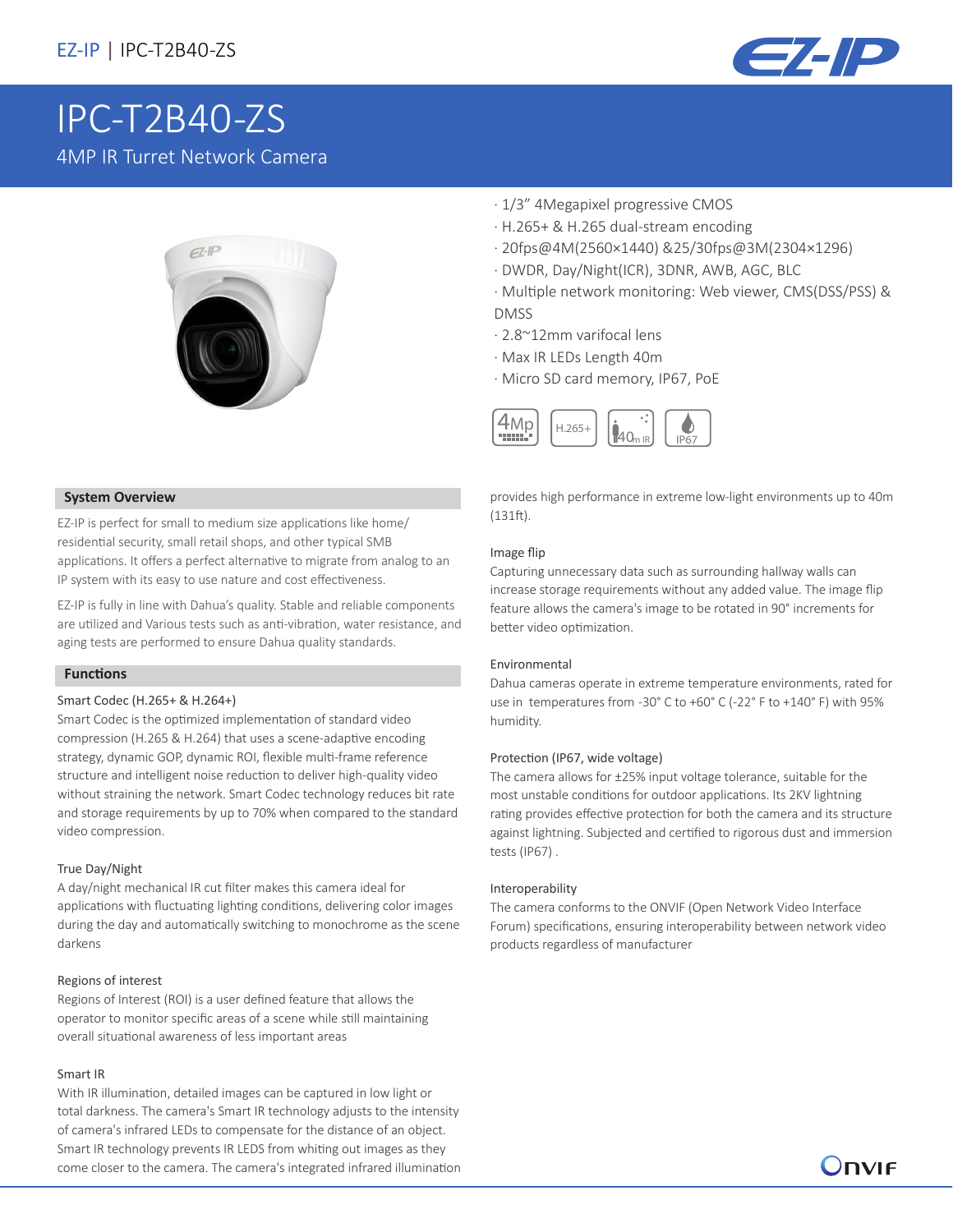# EZ-IP **|** IPC-T2B40-ZS

## **Technical Specification**

Resolution

Frame Rate

Bit Rate Control CBR/VBR

Bit Rate H.264: 32K~6144K<br>H.265: 12K~6144K

| Camera                      |      |                                                                                                                                     |               |               |              |
|-----------------------------|------|-------------------------------------------------------------------------------------------------------------------------------------|---------------|---------------|--------------|
| Image Sensor                |      | 1/3" 4Megapixel progresive CMOS                                                                                                     |               |               |              |
| <b>Effective Pixels</b>     |      | 2560(H)x1440(V)                                                                                                                     |               |               |              |
| RAM/ROM                     |      | 256MB/16MB                                                                                                                          |               |               |              |
| <b>Scanning System</b>      |      | Progressive                                                                                                                         |               |               |              |
| Electronic Shutter Speed    |      | Auto/Manual, 1/3~1/100000s                                                                                                          |               |               |              |
| Minimum Illumination        |      | 0.05Lux/F1.8( Color,1/3s,30IRE)<br>0.3Lux/F1.8( Color, 1/30s, 30IRE)<br>OLux/F1.8(IR on)                                            |               |               |              |
| S/N Ratio                   |      | More than 50dB                                                                                                                      |               |               |              |
| <b>IR Distance</b>          |      | Distance up to 40m(131ft)                                                                                                           |               |               |              |
| IR On/Off Control           |      | Auto/ Manual                                                                                                                        |               |               |              |
| <b>IR LEDS</b>              |      | $\overline{2}$                                                                                                                      |               |               |              |
| Lens                        |      |                                                                                                                                     |               |               |              |
| Lens Type                   |      | Motorized                                                                                                                           |               |               |              |
| Mount Type                  |      | Board-in                                                                                                                            |               |               |              |
| Focal Length                |      | $2.8$ mm $^{\sim}$ 12mm                                                                                                             |               |               |              |
| Max. Aperture               |      | F1.8                                                                                                                                |               |               |              |
| Angle of View               |      | H:97°~31°, V:54°~17°                                                                                                                |               |               |              |
| <b>Focus Control</b>        |      | Fixed                                                                                                                               |               |               |              |
| Close Focus Distance        |      | 0.2m(0.66ft)                                                                                                                        |               |               |              |
|                             | Lens | Detect                                                                                                                              | Observe       | Recognize     | Identify     |
| <b>DORI Distance</b>        | W    | 66m(216.5ft)                                                                                                                        | 26.4m(86.6ft) | 13.2m(43.3ft) | 6.6m(21.7ft) |
|                             | Τ    | 200m(656.2ft)                                                                                                                       | 80m(262.5ft)  | 40m(131.2ft)  | 20m(65.6ft)  |
| PTZ                         |      |                                                                                                                                     |               |               |              |
| Pan/Tilt Range              |      | Pan:0° ~360°; Tilt:0° ~90°; Rotation:0° ~360°                                                                                       |               |               |              |
| Intelligence                |      |                                                                                                                                     |               |               |              |
| <b>Event Trigger</b>        |      | Motion detection, Video tampering, Network disconnection<br>, Scene change, IP address conflict, Illegal Access, Storage<br>anomaly |               |               |              |
| Video                       |      |                                                                                                                                     |               |               |              |
| Compression                 |      | H.265/H.264/H.264B/MJPEG(Sub Stream)                                                                                                |               |               |              |
| <b>Smart Codec</b>          |      | Support H.265+/H.264+                                                                                                               |               |               |              |
| <b>Streaming Capability</b> |      | 2 Streams                                                                                                                           |               |               |              |
|                             |      | 4M(2560x1440)/3M(2304x1296)/1080P(1920x1080)/7                                                                                      |               |               |              |

20P(1280×720)/VGA(640×480)/D1(704×576/704×480)/

CIF(352×288/352×240)

H.265: 12K~ 6144K

Main Stream:  $4M(1 \sim 20$ fps) Sub Stream: D1(1 ~ 25/30fps)

| Day/Night                               | Auto(ICR) / Color / B/W                                                                                                      |  |  |
|-----------------------------------------|------------------------------------------------------------------------------------------------------------------------------|--|--|
| <b>BLC Mode</b>                         | BLC / HLC / DWDR                                                                                                             |  |  |
| White Balance                           | Auto/Natural/Street Lamp/Outdoor/Manual                                                                                      |  |  |
| Gain Control                            | Auto/Manual                                                                                                                  |  |  |
| Noise Reduction                         | 3D DNR                                                                                                                       |  |  |
| <b>Motion Detetion</b>                  | Off / On (4 Zone, Rectangle)                                                                                                 |  |  |
| Region of Interest                      | Off / On (4 Zone)                                                                                                            |  |  |
| Electronic Image Stabilization<br>(EIS) | N/A                                                                                                                          |  |  |
| Smart IR                                | Support                                                                                                                      |  |  |
| Digital Zoom                            | 16x                                                                                                                          |  |  |
| Flip                                    | 0°/90°/180°/270°                                                                                                             |  |  |
| Mirror                                  | Off/On                                                                                                                       |  |  |
| <b>Privacy Masking</b>                  | Off / On (4 Area, Rectangle)                                                                                                 |  |  |
| Audio                                   |                                                                                                                              |  |  |
| Compression                             | N/A                                                                                                                          |  |  |
| Network                                 |                                                                                                                              |  |  |
| Ethernet                                | RJ-45 (10/100Base-T)                                                                                                         |  |  |
| Protocol                                | HTTP;HTTPS;TCP;ARP;RTSP;RTP;RTCP;UDP;SMTP;<br>FTP;DHCP;DNS;DDNS;IPV4/V6;QoS;UPnP;<br>NTP;Bonjour;Multicast;ICMP;IGMP;TLS;SSH |  |  |
| Interoperability                        | ONVIF Profile S&G, API                                                                                                       |  |  |
| <b>Streaming Method</b>                 | Unicast / Multicast                                                                                                          |  |  |
| Max. User Access                        | 10 Users/20 Users                                                                                                            |  |  |
| <b>Edge Storage</b>                     | NAS(Network Attached Storage)<br>Local PC for instant recording<br>Micro SD Card 128GB                                       |  |  |
| Web Viewer                              | IE, Chrome, Firefox, Safari                                                                                                  |  |  |
| Management Software                     | Smart PSS, DSS, DMSS                                                                                                         |  |  |
| Smart Phone                             | IOS, Android                                                                                                                 |  |  |
| Certifications                          |                                                                                                                              |  |  |
| Certifications                          | CE: (EN 60950:2000)<br>FCC: FCC Part 15 Subpart B                                                                            |  |  |
| Interface                               |                                                                                                                              |  |  |
| Video Interface                         | N/A                                                                                                                          |  |  |
| Audio Interface                         | N/A                                                                                                                          |  |  |
| <b>RS485</b>                            | N/A                                                                                                                          |  |  |
| Alarm                                   | N/A                                                                                                                          |  |  |
| Electrical                              |                                                                                                                              |  |  |
| Power Supply                            | DC12V, PoE (802.3af)(Class 0)                                                                                                |  |  |
| Power Consumption                       | DC12V: 1.8W, 5.3W(IR On)<br>PoE: 2.2W, 6.3W(IR On)                                                                           |  |  |